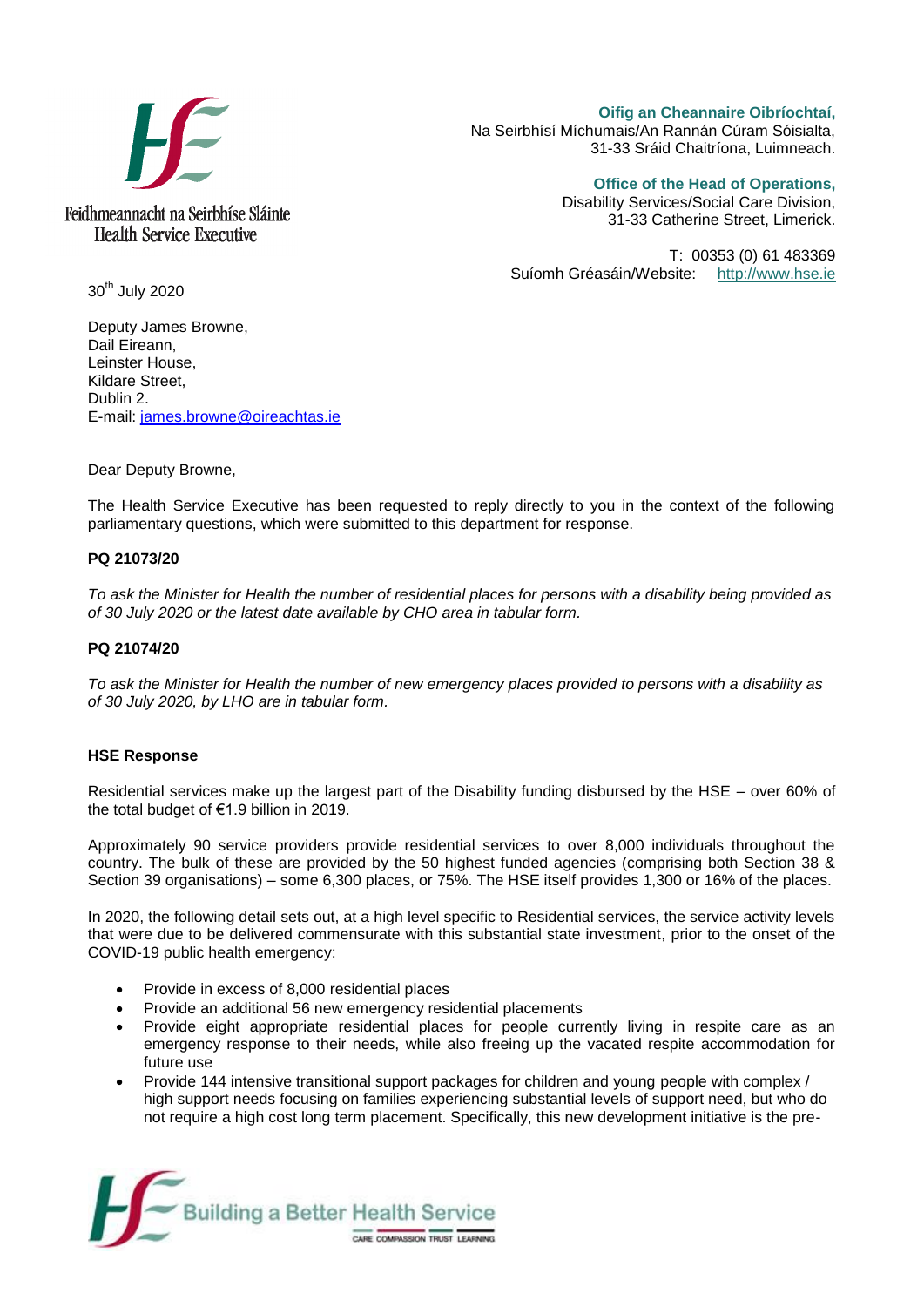crisis intervention stage and will include planned residential respite interventions as well as other interventions.

The table below shows the number of residential places available at end of June 2020, broken down by CHO Area. The July figures will not be available until the end of August, therefore we can only provide the data up to end of June 2020.

| <b>CHO Area</b>    | <b>Residential Places Available end of June 2020</b> |  |  |
|--------------------|------------------------------------------------------|--|--|
| CHO <sub>1</sub>   | 712                                                  |  |  |
| CHO <sub>2</sub>   | 840                                                  |  |  |
| CHO <sub>3</sub>   | 820                                                  |  |  |
| CHO <sub>4</sub>   | 1,071                                                |  |  |
| CHO <sub>5</sub>   | 889                                                  |  |  |
| CHO <sub>6</sub>   | 622                                                  |  |  |
| CHO <sub>7</sub>   | 1,113                                                |  |  |
| CHO <sub>8</sub>   | 872                                                  |  |  |
| CHO <sub>9</sub>   | 1,246                                                |  |  |
| <b>Grand Total</b> | 8,185                                                |  |  |

## **Emergency Placements**

The table below shows the number of new emergency residential placements provided to end of June 2020, broken down by CHO Area. As mentioned, July figures will not be available until the end of August and so therefore we can only provide the data up to end of June 2020.

| <b>CHO</b> Area | <b>New Residential Placements</b> | <b>Covid Related</b> | <b>Total</b> |
|-----------------|-----------------------------------|----------------------|--------------|
|                 |                                   |                      |              |
|                 |                                   |                      |              |
|                 |                                   |                      | 8            |
|                 |                                   |                      |              |
| 5               |                                   |                      | 14           |
| 6               |                                   |                      | ⌒            |
|                 |                                   |                      |              |
|                 | 5                                 |                      |              |
|                 |                                   | 10                   | 13           |
| <b>Total</b>    | 33                                | 26                   | 59           |

# **COVID-19 Public Health Emergency**

In preparing for and responding to COVID-19 and to fully align with Public Health guidance as recommended via the NPHET, the HSE and its partner service providers put in place a range of measures, which included the prioritisation of vital residential (including new emergency residential placements) and home support services whilst curtailing or closing certain services such as day services, respite services, and certain clinical supports in order to; a) prioritise essential public health services at CHO level and b) ensure continued delivery of the referenced residential and home supports provision. I should note that in the absence of regular access to some service and supports, CHOs and service providers have tried to maintain services that can be delivered safely; providing outreach and telecare solutions, using technology where possible; and using creative and innovative models of care to support service users, both adults and children.